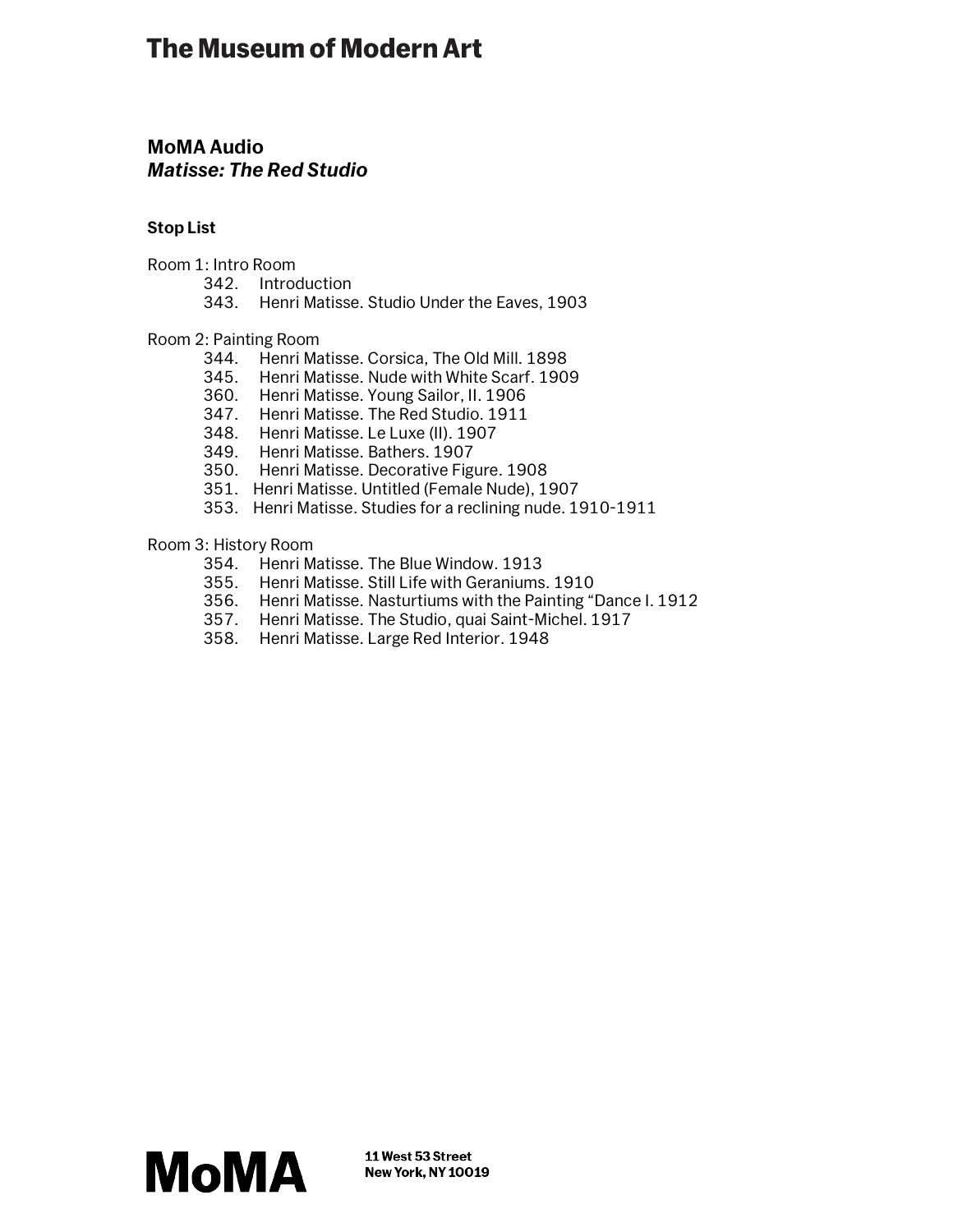#### **342 Introduction** 02:01 Audio

**Curator, Ann Temkin:** I'm Ann Temkin. I'm the Marie-Josée and Henry Kravis Chief Curator of Painting and Sculpture here at MoMA.

*The Red Studio* is a picture of Matisse's real studio, in the Parisian suburb of Issy-les-Moulineaux. That picture has 11 artworks depicted in it, which we've brought together in the exhibition.

**Artist, Faith Ringgold**: I think a studio is very important.

**Artist, Lisa Yuskavage:** When you're an artist, it's where you spend all of your life.

**Ann Temkin:** What we really wanted to do was bring visitors into Matisse's world, first of all, into the studio that's the subject of the painting, into the other artworks that are in the painting, and then into the events and artworks that relate to this work as it went on to live its life in the decades following its making.

**Writer, Siri Hustvedt:** The outrage caused by these images, their radicality when they were produced, is something that I think is good to recover.

**Professor, Mehammed Mack:** That deconstruction of color, like disassociating color from the object is a kind of revolutionary act.

**Ann Temkin:** Matisse is so easy to think about as the maker of beautiful, relaxing pictures. We really wanted to try to recreate what extraordinary focus and effort and leaps of imagination and daring an artist goes through in making a work of radical innovation, like *The Red Studio*.

**Writer, Claire Messud:** That, for me, is the fascination it's as if we have a glimpse inside his head.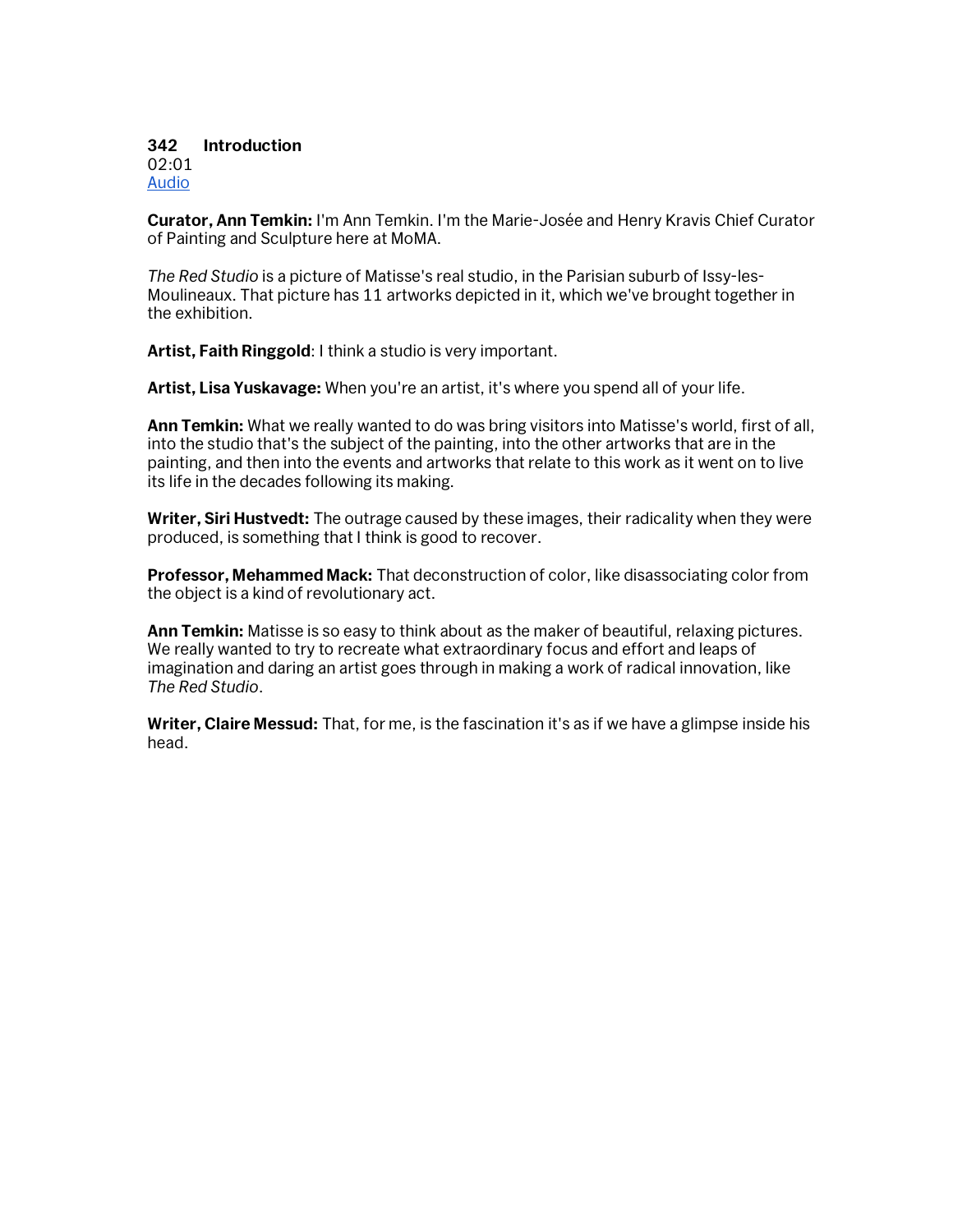#### **343** *Studio Under the Eaves***. 1903** 01:47 Audio

**Curator, Ann Temkin**: When Matisse painted *Studio Under the Eaves*, it was probably the worst moment in his professional life to that time. He was about 33 years old and personal and financial difficulties had forced him and his family to leave Paris and go back to his hometown in Northeast France. It was a humiliating retreat. He had his few very fervent supporters, but for the most part, the general public completely ridiculed what he was doing. And that's so hard. He rented a studio in this garrett and tried to make art, tried to continue.

You see a realistic depiction of this attic space, very grim palette. But what's really extraordinary about the painting is that there's a window and there you see this incredible bright, vivid, palette, indicating the natural world outside that studio.

**Writer, Claire Messud**: I love this painting as an expression of an artist's interiority, that equation between the studio space and the artist themselves.

My name is Claire Messud and I am a fiction writer and I teach at Harvard University.

For me, as a writer, I feel as though I've been in this room so many times trying to, if you will, find my way into the light. This room has the long, dark aspect of struggle. We can see here that the window is open, but the overriding impression is of light at the end of a tunnel. The table itself is illuminated, and there's a patch of light on the floor. To me, at least that suggests that the work is the way to the window.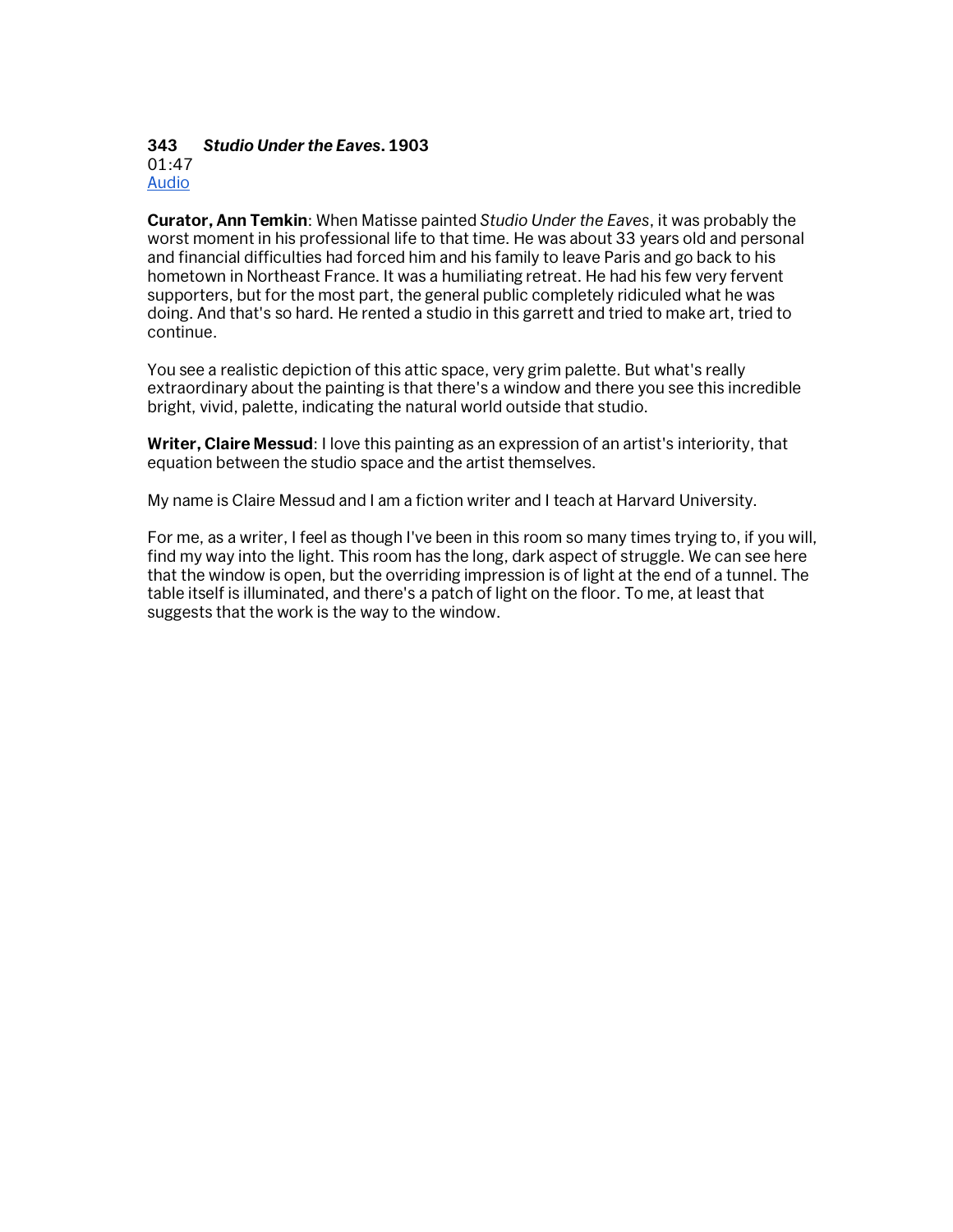#### **344** *Corsica, The Old Mill***. 1898** 02:20 Audio

**Curator, Ann Temkin:** This picture was made when Matisse was first married. He and his wife went to spend about six months in Corsica. Corsica is an island off Southern France in the Mediterranean and at that time was a French province. It was the first time that he was in the Mediterranean.

**Professor, Mehammed Mack**: I think you see a sort of appreciation for the different qualities of sunlight that you would only notice if you traveled.

My name is Mehammed Mack. I am Associate Professor of French Studies at Smith College.

That contrast between the grayness of the north that haunts the city of Paris during winter and the really strong sunlight which is so crucial to the Mediterranean lifestyle.

**Ann Temkin:** The intense sunlight changed his life, it changed his work. He experienced a sense of, here's what my painting could become—all about color, all about imagination.

When you look at this, you think more of an Impressionist painting, in which there are almost no outlines and instead lines are just formed by areas of color. The olive trees that are at the top of the wall don't even have trunks. It's like the light has become so hot that the trees just become these sorts of puffs.

**Writer, Claire Messud**: When I was young, everybody would say, "Oh, you have to find your voice," and you think, "what the heck do they mean?" And then there comes some moment in your evolution where you realize you're not listening to your teachers, and you're not trying to copy other people, and you're just being yourself, and that is finding your voice. So, this painting is interesting to me because you can see him beginning to find his voice.

**Ann Temkin**: For the rest of his life, Matisse spoke about those few months in Corsica as really being transformative.

Choosing to put a landscape from Corsica in *The Red Studio* is the one place where he put a picture that had particular meaning to him as an artist. And so, he just propped it against that stack of frames that are sitting on the floor in the corner.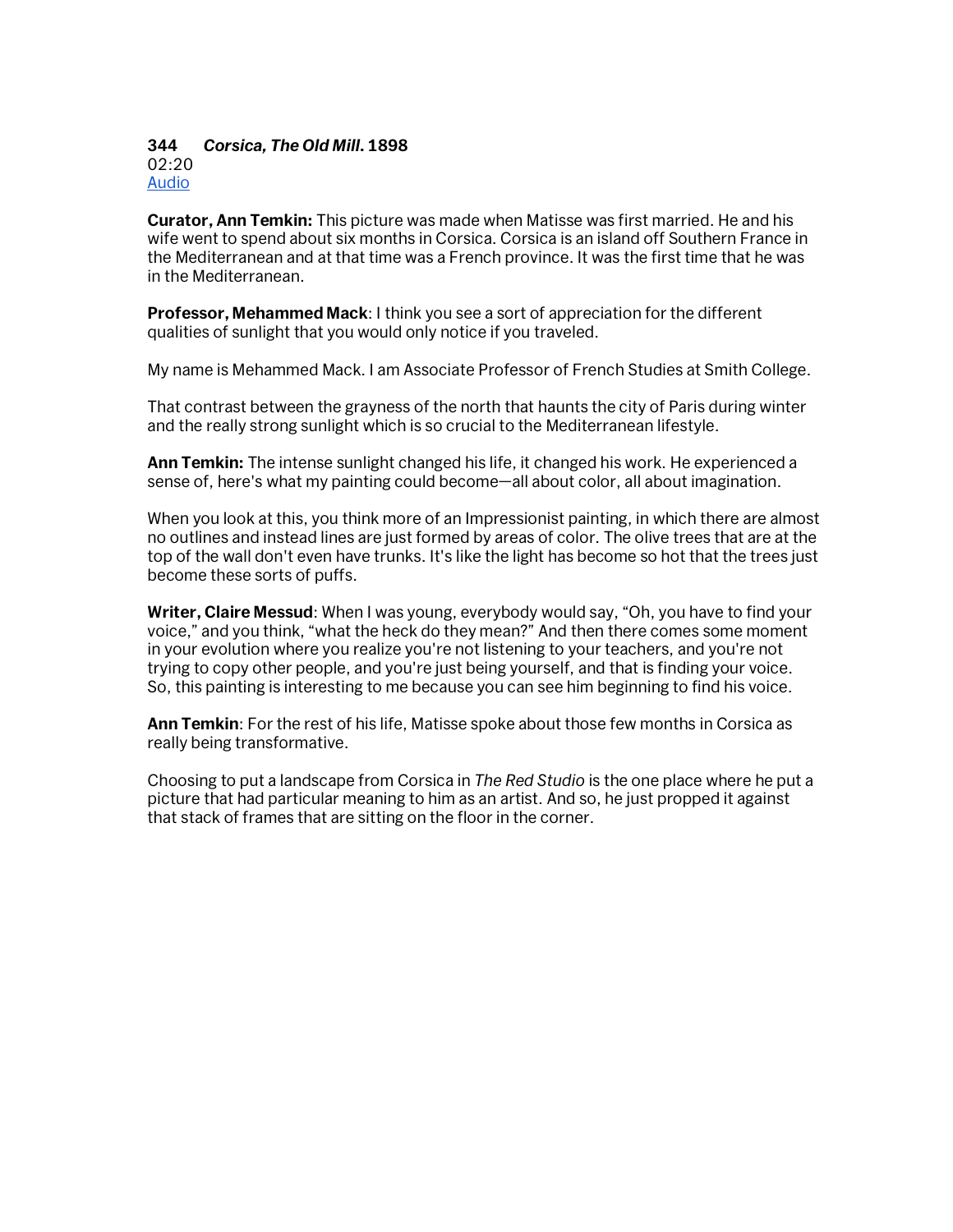#### **345** *Nude with White Scarf***. 1909** 01:43 Audio

**Curator, Ann Temkin**: *Nude with White Scarf* is a painting that was pretty provocative at the time. This is a very out-there pose. And as you can see in the dark areas, especially under her right leg and under her left arm, Matisse did a lot of moving around and lots of rejiggering of the composition, in order to get that pose.

**Artist, Lisa Yuskavage**: The goal in this painting is not to attract or to arouse. The black lines are aggressive.

I'm Lisa Yuskavage and I'm a painter.

It pushes away from that idea of what had been the function of a nude painting, which is to just look at flesh.

**Artist, Faith Ringgold:** I see his interpretation of a woman. He thinks of women as powerful. I don't think he thinks they're weak at all, not at all.

**Ann Temkin**: The other incredible thing about this painting is that white scarf. It's not just passively flowing. It's really got energy to it.

**Writer, Siri Hustvedt:** The red here has a passionate and sexual quality, it seems to me.

My name is Siri Hustvedt. I'm a writer.

The fact that the scarf is so strategically placed to veil her genitalia makes it suggestive of what's hidden. If you lifted that veil, you could look.

She looks quite relaxed and confident. She seems to be communicating something that is not just come hither. She's thinking.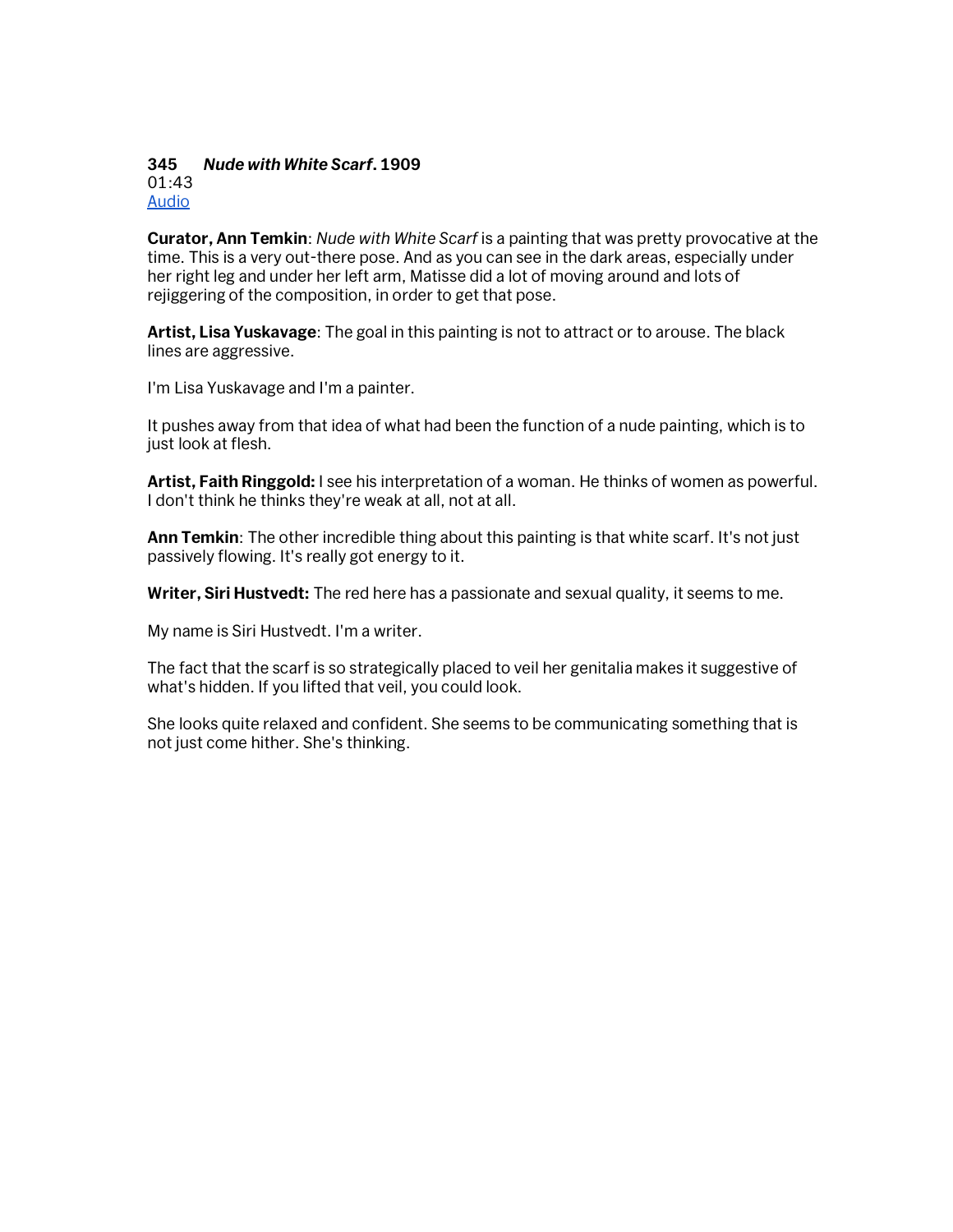**360** *Young Sailor II***. 1906** 01:13 Audio

**Curator, Ann Temkin:** *The Red Studio* is filled with nudes and there's one male, *The Young Sailor*. He's got clothes on amid all of these women. Matisse went out on a limb to do the simplification of line and color, space that he was working towards, but no customers.

**Professor, Mehammed Mack**: To me this seems like a homoerotic painting. I was struck that this is a super direct gaze. The folds in the sweater have an interesting interplay with the folds in his pants. It accentuates the musculature of the thighs. And what I felt was very obvious here was the outline of the crotch and the genitals.

I think it's just very beautiful how his left pant leg is rolled up to show the lower part of the calf and the ankles going down to the shoes. That is a very fetishized part of the male anatomy, when it's well-developed in its musculature.

**Writer, Claire Messud:** He's both an objective and a totally subjective presence. The actual person he was is evoked by the physicality—his solid thighs and his big hand on his leg, but it's also the very intimate portrait of the person that Matisse sees.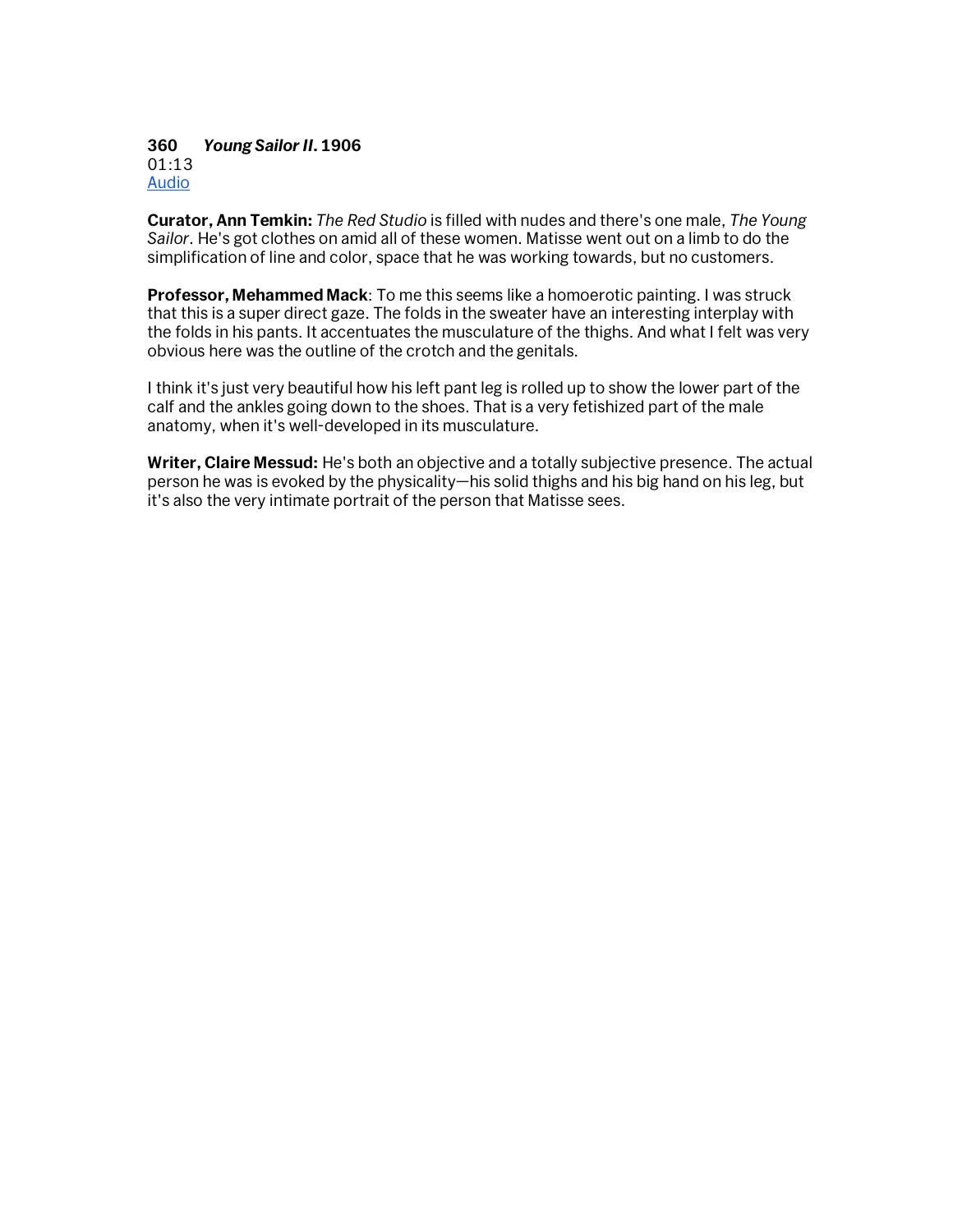#### **347** *The Red Studio***. 1911**  02:33 Audio

**Curator, Ann Temkin**: *The Red Studio* actually began not as the red studio. The floor was pink, the walls were blue, and all the furniture was an ochre yellow. After living with that a little bit, Matisse made the very bold decision that he was going to take one color, Venetian red, and coat the whole surface of the painting with it, except his works of art.

And it is just such an incredible example of creative courage, because it's not like you can start painting over with red paint and then decide, "oh, I don't think that was a good idea." This was not something he could step back from once he began.

*The Red Studio* is a painting that Matisse himself admitted that he didn't quite understand. He said I like it, but I can't explain it to you. And for me, this was profoundly moving, because it does represent a moment that happens, not infrequently with great works of art, that they actually go further than the artist himself or herself can even really articulate.

**Writer, Claire Messud:** Part of what makes it real are the little knick-knacks and items that are strewn around on the surfaces. It was Roland Barthes who wrote that you have to have both meaningful and unmeaningful detail for something to feel real.

**Professor, Mehammed Mack:** What strikes me about that image is the collection of things: objects of inspiration and then art that might be inspired by those objects. And for me, that is so central to the whole project of self-discovery and rediscovery.

**Claire Messud:** I could spend days looking at this painting trying to understand what this moment in his life was like, and why certain things were meaningful to him and other things not. The blue square on the left of the painting is a curtain and is referring to an outside, but you don't really have a sense that there's a way out of the room. You have a sense that the room is hermetic, and in that way, it seems like the inside of a mind to me.

**Ann Temkin:** Matisse painted very few self-portraits, but he made many paintings of his studios, often at points of either transition or particularly challenging moments in his work. So, when Matisse is making paintings of his works of art, it's his self-portrait.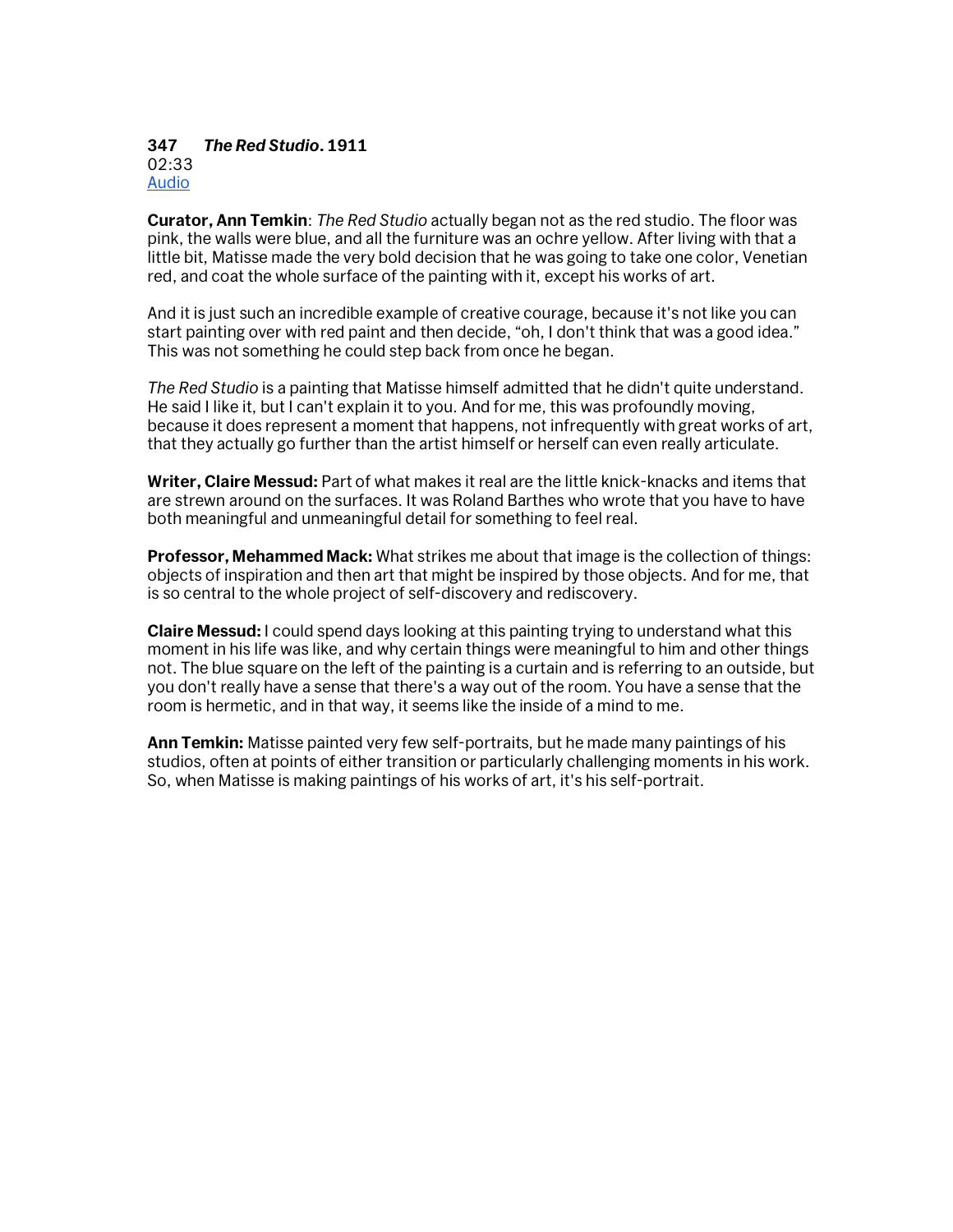#### **348** *Le Luxe (II).* **1907** 01:58 Audio

**Curator, Ann Temkin:** In the history of European painting, there are centuries of depictions of gods, goddesses in scenes of leisure and pleasure. And Matisse, as a modern artist, chose to take on this subject matter of the mythological. But the way in which he did it horrified his peers and his critics and the public. Matisse's viewers were still looking for beautiful flesh and marvelous hair. And what they saw instead were these figures that, to them, seemed preposterous, completely baffling.

**Artist, Lisa Yuskavage:** What happens when you take your place within a grand tradition is that you have to affect it. You have to do something to it, you have to change it. You paint something quite traditional and make it be seen in a way that's never been seen before.

**Ann Temkin:** At this time, because of European colonial intervention, one of the many anxieties current in European society had to do with ethnic and racial differences. When Matisse painted these female figures, who didn't seem in the tradition of the white goddess, the criticism would be, your females don't even look human. That wasn't just an artistic problem. That was something that tapped into all of their fears about a changing society.

When he represents *Le Luxe II* in *The Red Studio,* he actually paints the three women red.

**Professor, Mehammed Mack:** He existed in France during the colonial time when artists felt that Europe had run out of ideas, that everything that there was to be said had been said, and people turned to the colonized world to look for new forms, new ideas. They're looking for authenticity, purity, striking colors, vivacious bodies, aliveness.

Disassociating European skin with the color white is a kind of revolutionary act. When Matisse represented women in red—earthy red—I thought that was even more of a revolutionary step in denaturalizing aesthetic conventions.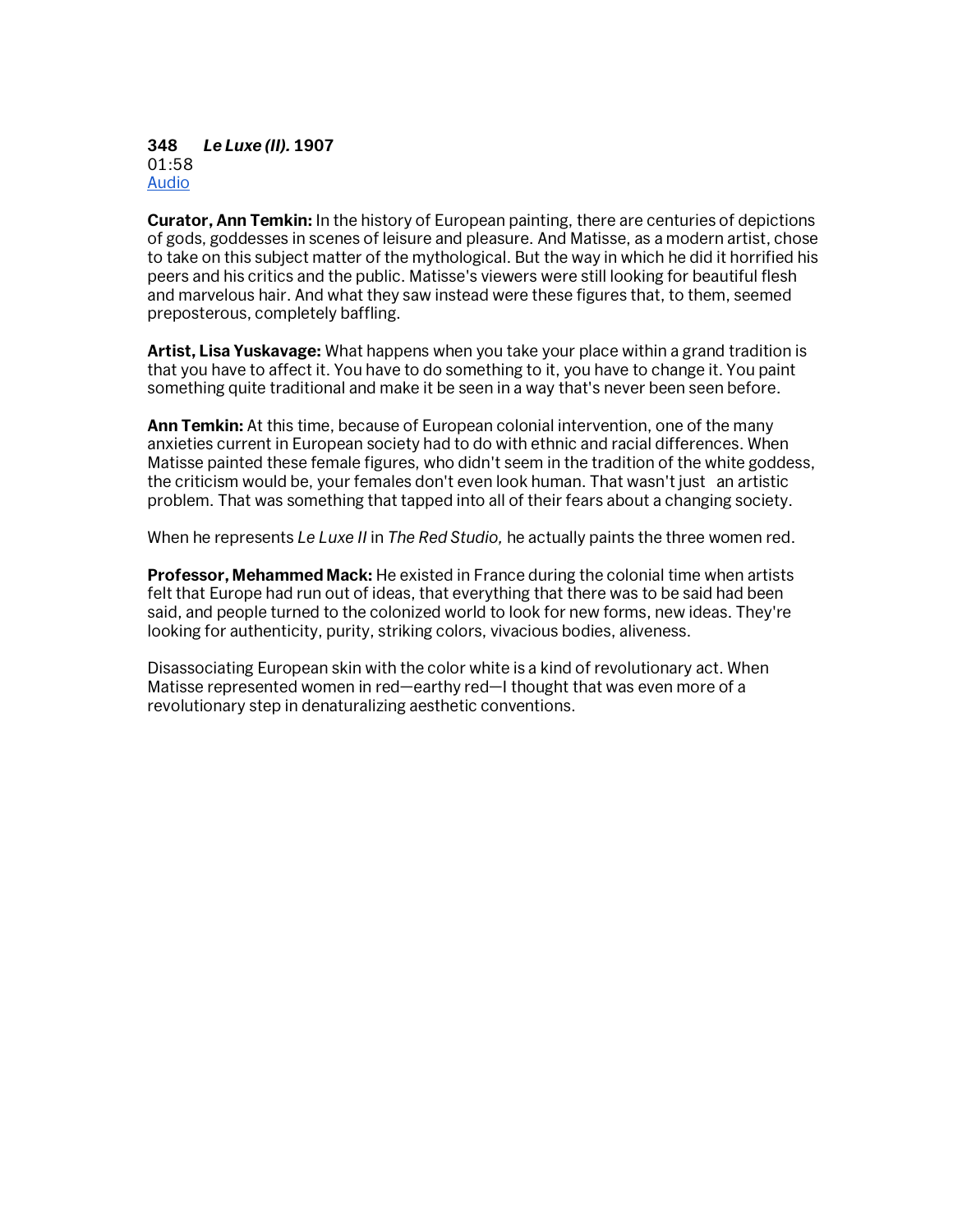**349** *Bathers***. 1907** 01:48 Audio

**Curator, Ann Temkin**: There's absolutely no doubt that one of Matisse's goals for his art was to give pleasure. And in his paintings of bathers, it's a scene of pleasure. It's a scene of leisure.

**Artist, Faith Ringgold**: I'm Faith Ringgold. I'm an artist and Matisse is one of my favorite artists.

I think that when you look at Matisse's work, you can see he doesn't labor over things. He gets the feeling of it. He's got a lot of pictures that they're not even finished. And I think it's because he's moving along. He's saying what he has to say. And it's okay because those details that he's left out are not important, they don't bring what he wants to the painting. You're trying to make your statement without overdoing it.

**Ann Temkin**: The goal of making you feel joy and happiness. This was a noble goal for art and it's something we're not so much talking about these days. But he knew life was hard. And he felt that as an artist, one of the things he could do was provide the counterpoint of that.

**Writer, Claire Messud**: One might not think of the joy in Matisse's paintings as being in itself a radical act, but I feel it is.

The luxuriating and voluptuous figure on the left with her arm behind her head and then her legs splayed open. I'd be the bather on the right. I'd be the bather who's all hunched over with her knees pulled up to her chest, looking maybe mournful or maybe pensive, but not open to the world in the same way as her companion. But I would long to be the naked figure luxuriating on the lawn with the flowers around me.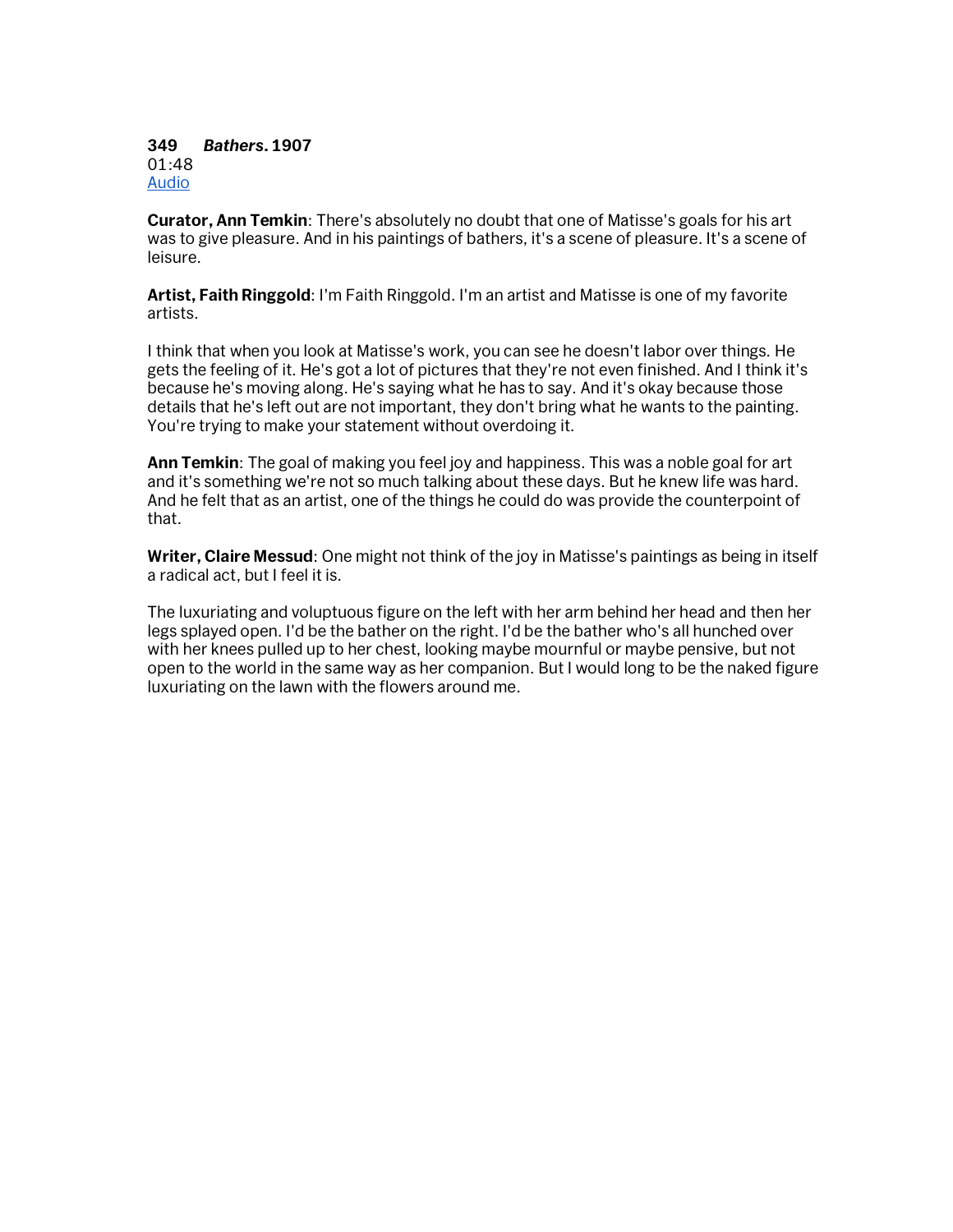#### **350** *Decorative Figure***. 1908** 02:40

Audio

**Curator, Ann Temkin**: Matisse's most prolific period of making sculpture were those few years before *The Red Studio*.

The idea of sculpture for him was one of expressing the vitality of the female figure, not by this realistic resemblance, he's wanting to create a work of art that has its own expressive reality, its own formal force.

The view from the back is incredible. The way that the negative spaces interact—the spaces between her arms and her body, or between her two legs and the base—these are so complicated, structurally.

**Writer, Siri Hustvedt**: *Decorative Figure* is a pensive, thoughtful woman. She's thoroughly in command of her own body. Her head is stunningly erect, despite the fact that her body is leaning in one direction. She's perched, confidently, on this base. She has her hands suggestively located between her thighs, but that too has an autoerotic and confident quality to it.

**Ann Temkin:** We think today of the word "decoration" in a derogatory way, like "oh, that's decorative." The decorative arts, such as textiles or ceramics, have always had a subsidiary ranking to painting and sculpture. Also, the decorative arts have been linked with women. Matisse wanted to upend that. He used that word "decorative" in a very specific way. It was something artistic, imaginary, creative. And part of his goal with his art was to decorate and make the world more beautiful.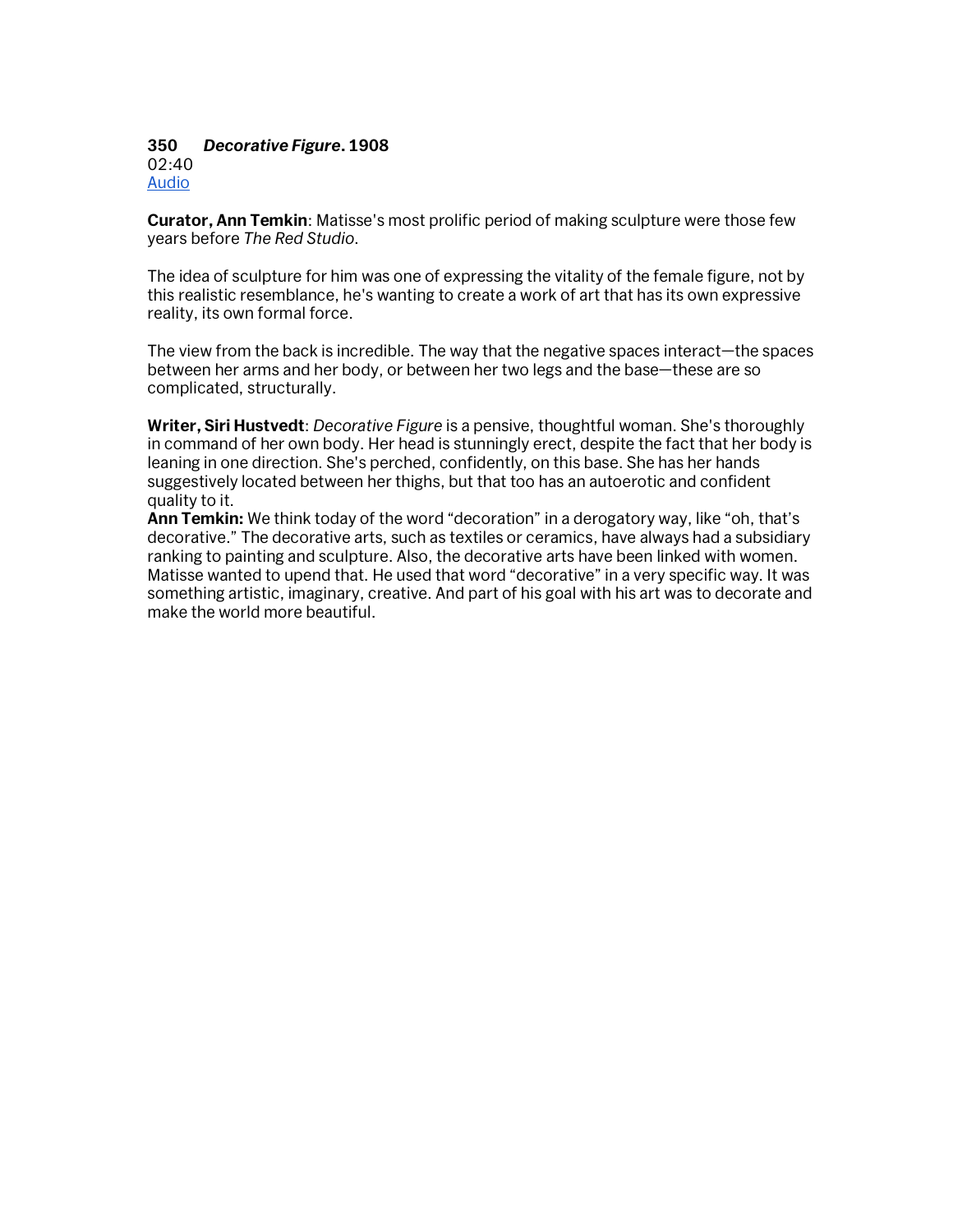## **351 Untitled (Female Nude) Ceramic. 1907** 02:08

Audio

**Curator, Ann Temkin**: Matisse worked for about a year with this ceramicist called Andre Metthey on what turned out to be about 40 vases, dishes, tiles. He loved that work. He was so interested in decorative arts, as a collector of ceramics, a collector of textiles. These are mainly known because of him including them in his paintings, like *The Red Studio,* not because they were featured in exhibitions.

**Writer, Claire Messud**: The rendition of it in *The Red Studio*—this plate is next to a glass, that looks as though you might just be putting some lunch on the plate.

There's this question about what is art and the status of art and is art something separate from life? And I think all of his work is saying art and life are totally intertwined and are the same thing. And I love that these naked figures are all speaking to each other, and they're speaking from the sort of privileged position of art on the wall to the everyday plate.

**Ann Temkin:** Matisse, with this plate, has this very relaxed way of painting a female figure. The brush strokes outlining her body, you feel him doing it with a few minutes of effort and these almost like little stamped flowers, just with the tip of the brush to get the five petals of blue around the center of yellow because then they dry. No erasing, no backtracking. It's almost like a sketch pad.

I think working with ceramic brought out that relaxed side of him and that just pleasurable act of painting in a very spontaneous way.

Pleasure was so important to Matisse and also so hard-won. When he was talking, for example, to students, he said Don't think this comes easy, don't think getting to where I had to get to make these look natural was easy. It was anything but. I absolutely worked myself to the bone to figure out how to arrive at these results that just seemed almost inevitable.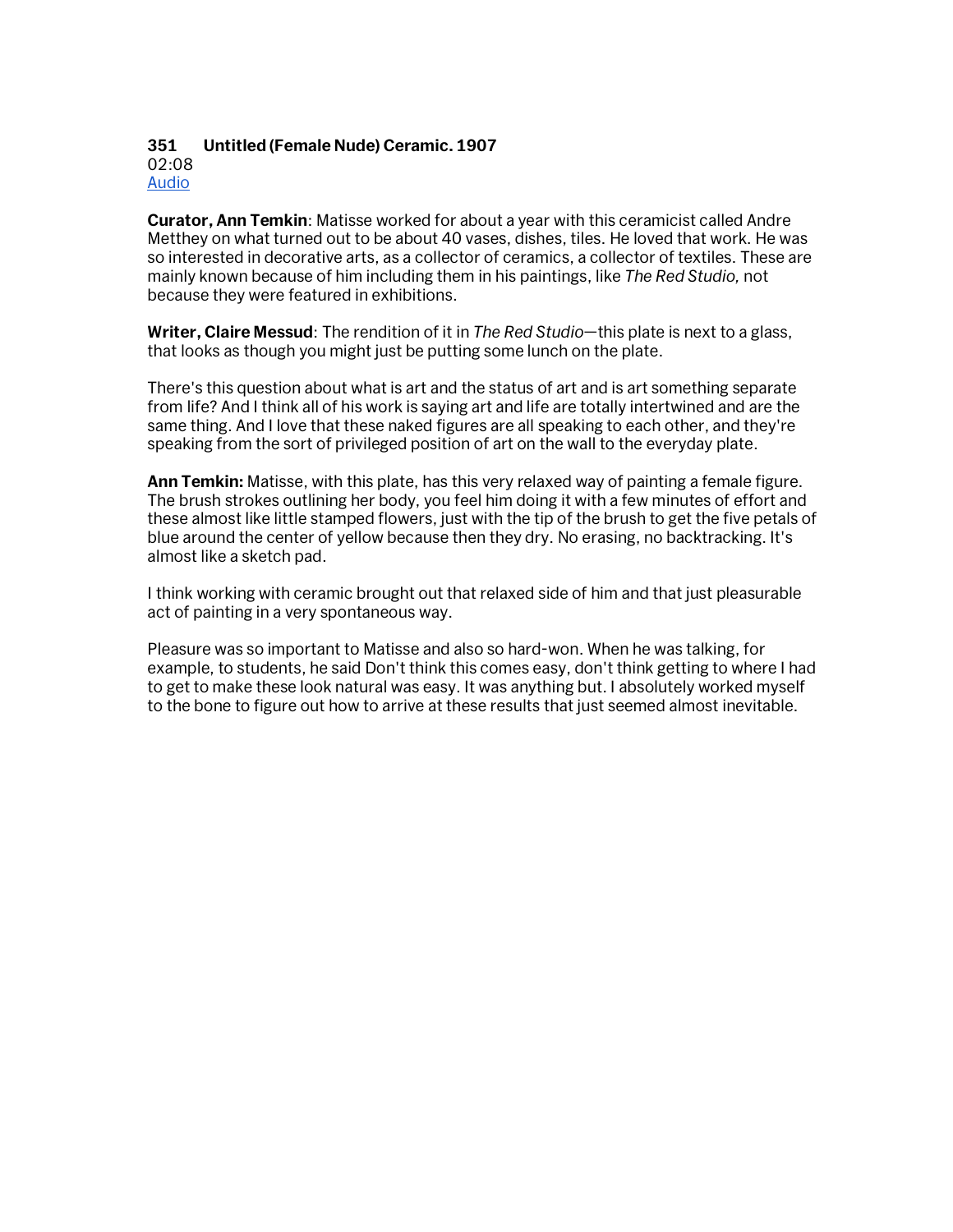#### **353 Untitled (Study for Reclining Nude). 1911** 01:22 Audio

**Curator, Ann Temkin**: There's one painting in *The Red Studio* that we could not borrow for the exhibition. It's actually the biggest in the painting. It was called *Large Nude*. And it was a painting that Matisse asked to have destroyed after his death. We're not exactly sure why, if Matisse felt it was unresolved or it became damaged.

There are five, to our knowledge, drawings that he made planning this picture and these have never been presented before as a set. Matisse's daughter Marguerite posed for these drawings. He always started his work in observation.

**Artist, Faith Ringgold**: I don't think there's any way you can draw a body without looking at one. We had models, I think that's very, very important.

**Curator, Ann Temkin**: But then as his work became more and more adventurous it was starting a new language that had almost nothing to do with that model.

**Artist, Lisa Yuskavage**: As a young person, when I went to art school, there was just always a naked person lying there for us to draw.

I really am very interested in this particular period in art when everyone was painting figuratively. And there was never a question that the challenge for the painter was to make something pictorially different. Otherwise, hang your hat up and go home.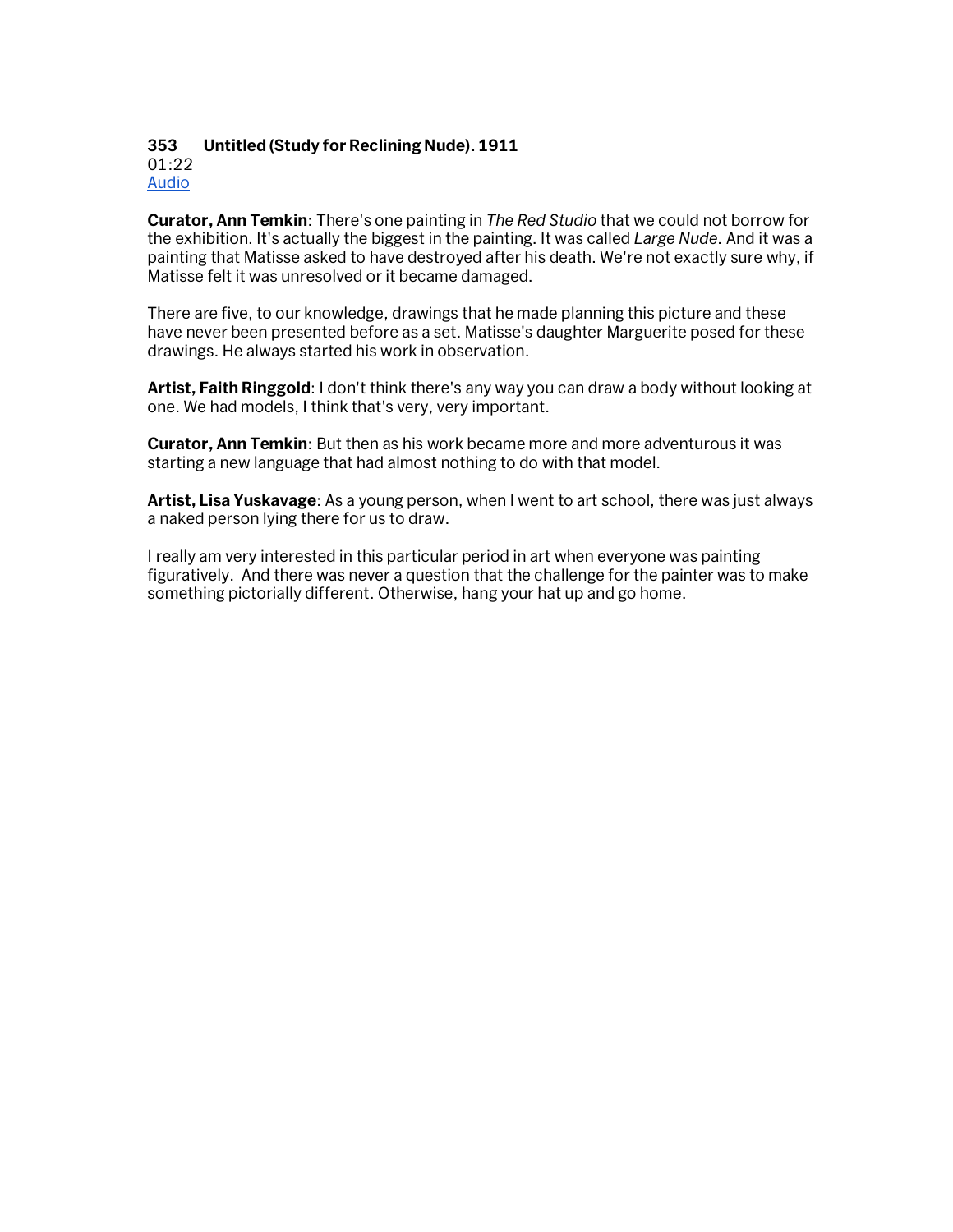#### **354** *The Blue Window.* **1913** 00:45 Audio

**Curator, Ann Temkin:** *The Blue Window* is painted from the bedroom of Henri and Amélie Matisse. And what you see in the distance is the rooftop of the studio. This is actually the only painting in Matisse's career in which he portrayed the exterior of the studio building that's in *The Red Studio*.

The foreground is the dressing table of Madame Matisse.

**Writer, Claire Messud**: We have a very pretty green bud vase in which there are a spray of flowers, and then there's what I imagine is a sculpture to the right of that. And in the front is a dish with a brooch.

This is the thing I felt so much looking at the objects in a number of his paintings is they were everyday objects, the little things that make up a life, but each one has its story, where it came from, who gave it to you, what it means to you.

**Ann Temkin:** It's a very intimate picture on the one hand and yet one that is so expansive in that this blue takes over, not only the interior, but the exterior, the trees, as well as the sky.

**Claire Messud**: There's this harmony between the indoors and the outdoors, the harmony between what's on the dresser and these sorts of festive, dreamlike trees that look like balloons, and the moon that looks like a stone or a spaceship. What's outside the window is not separate from life. They're in this beautiful relationship to one another.

**Ann Temkin:** In all of the studio paintings in the exhibition, there are windows, there are paintings. Are the windows paintings? Are the paintings windows? And you realize how much this back and forth between life and art mattered to Matisse's work.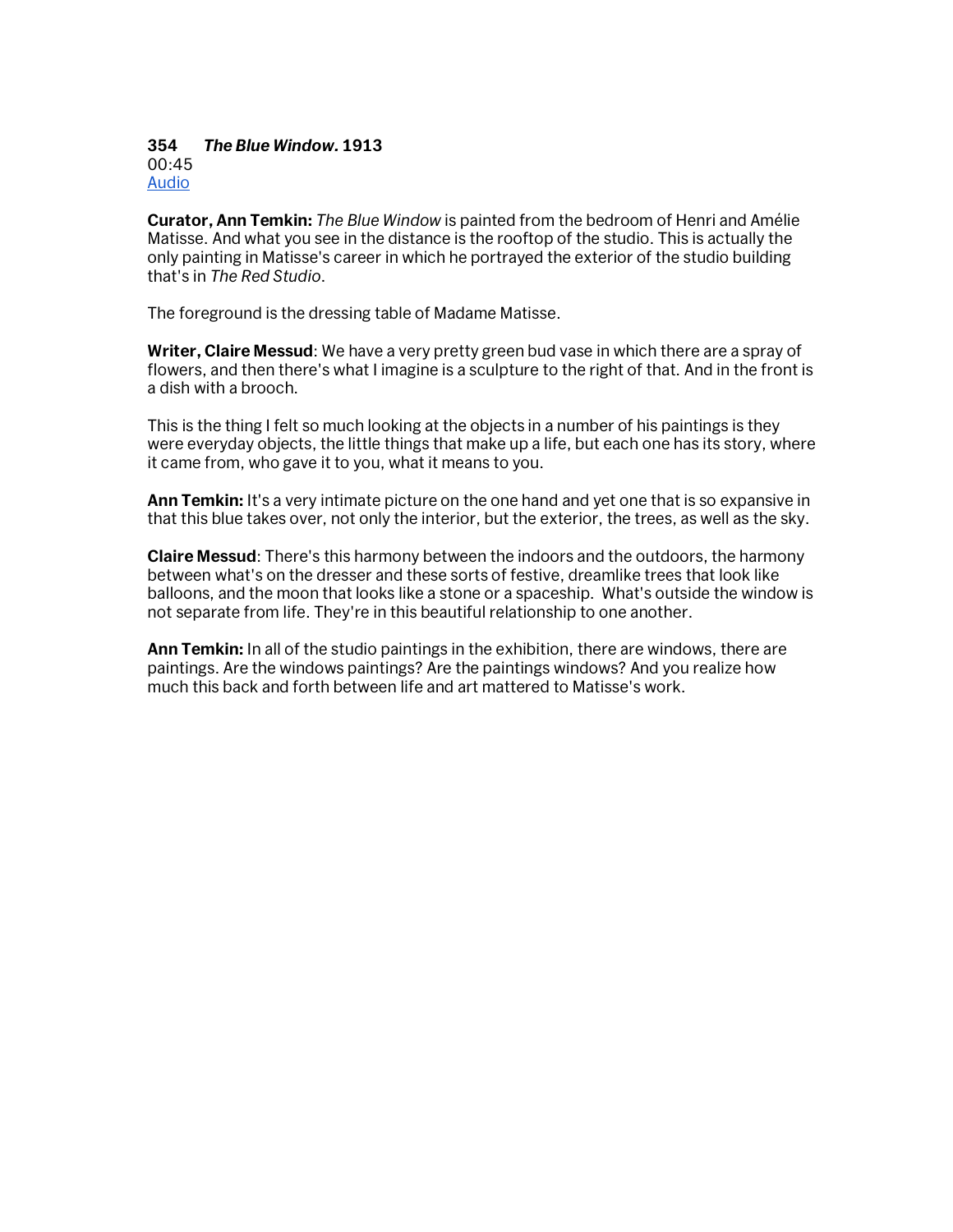#### **355** *Still Life with Geraniums***. 1910** 02:14 Audio

**Artist, Faith Ringgold:** Matisse uses his color beautifully. He's a wonderful colorist. He's a wonderful colorist.

**Curator, Ann Temkin**: Matisse loved flowers. He was delighting, always, in showing visitors his garden. He talked about the colors of flowers as the primary inspiration for the way he worked to make the colors on his canvases alive.

**Professor, Mehammed Mack**: A flower is such a dense concentration of many different colors arranged in this visually inviting way. And it seems like it's a color key, everything around it takes on a new feel or a new meaning because of that little section of the painting.

**Artist, Lisa Yuskavage**: I remember, in school, this sense that color was more emotional, more feminine or female. I felt always sensitive towards that reading of Matisse, but in many of these paintings, these are complex color games that he's playing. And in some ways, you've never seen color like he's used it.

**Ann Temkin**: You see the very realistic details of the studio that you don't see in *The Red Studio*, which is that there are these wood plank floors and wood panel walls. But instead of very ordinary colors of wood, Matisse has liberated himself from needing to have color describe a certain part of a room.

*Still Life with Geraniums* has this incredible floral textile that bends and twists all through the center of the painting. He certainly put as much love and personality into these still lives, whether they were a flower or pottery or a textile, these objects had as much meaning to him as human models did.

**Writer, Claire Messud:** The details that move us most powerfully are precisely the things that in real life cannot endure. They're the moments of holding your mother's hand or sitting in a garden eating a peach in August or hearing a bird sing outside your window. And with painting all these senses can be rendered, and one feels with Matisse, rendered as he experienced them. Matisse said that he believed the whole of an artist to be in his work, and I believe that too.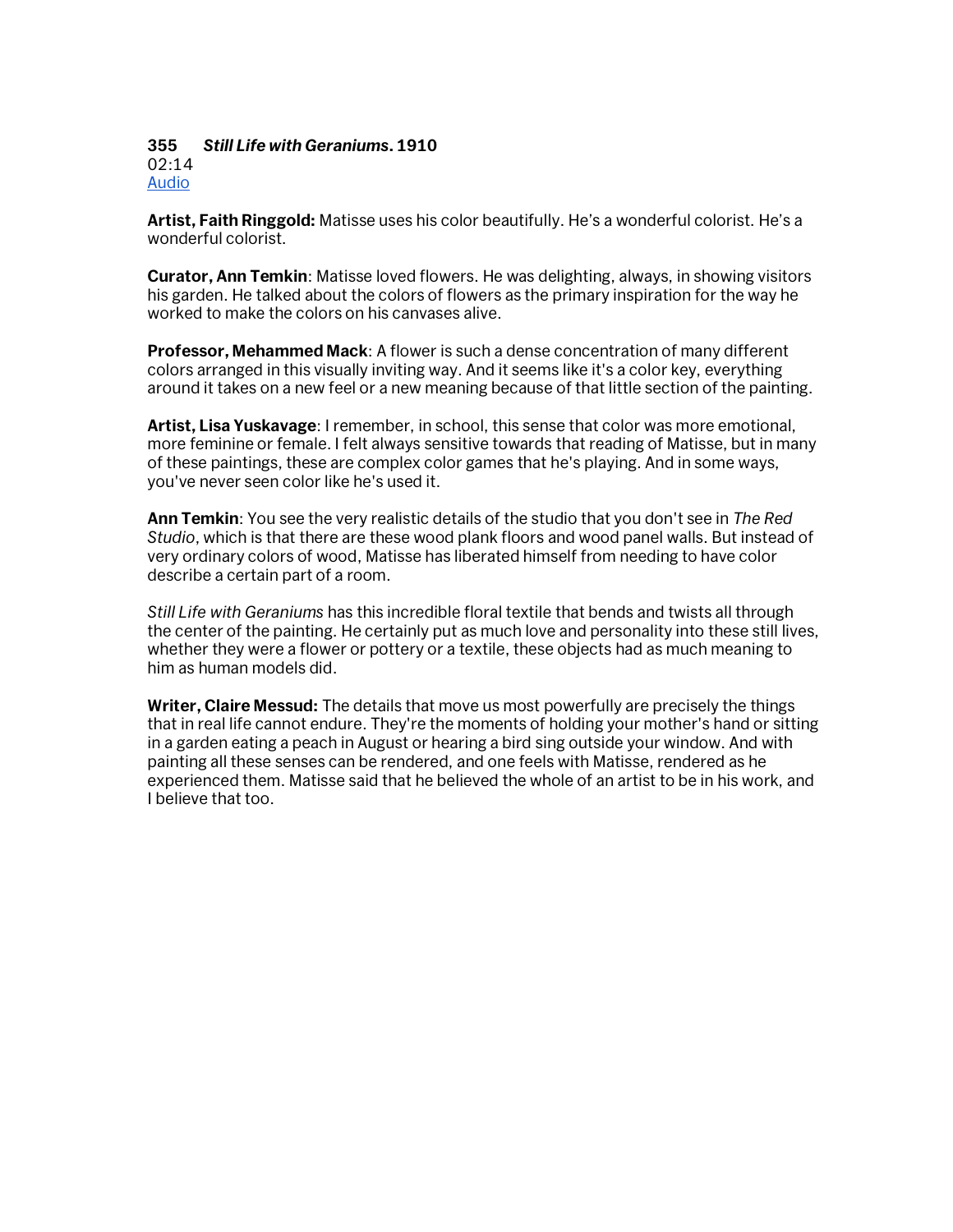#### **356** *Nasturtiums with the Painting "Dance" I***. 1912** 02:01 Audio

**Curator, Ann Temkin**: The flowers in *Nasturtiums with* "*The Dance"* are the same flowers in the vase at the foreground of *The Red Studio.* Here, the nasturtiums are in front of MoMA's painting, *Dance I,* which he kept on the back wall of his studio for 30 years.

**Writer, Claire Messud**: When I think of Matisse, I think of his dancers, I think of that exuberance, that embodied freedom and joy.

If you look at the table on which the nasturtiums stand, the back leg of this little table seems to land in the painting. What's in the world and what he has painted, these two worlds are one and the same and are inseparable.

**Ann Temkin**: He's linking the flowers and the dancers in a way very typical for Matisse, where real plants, painted plants, real life, art, are all connected, and almost ambiguously interconnected. That kind of constant back and forth between art and life, or living and working—completely fundamental to his art.

The artist Faith Ringgold included Matisse's circle of dancers in a painted quilt titled *Matisse's Model*. It's part of a series that tells the fictional story of a young Black woman visiting Paris from the United States in the 1920s and she becomes part of the history of modern art.

**Artist, Faith Ringgold**: Matisse's paintings always make me think of dancing, beauty, and love. They make me want to strip off my clothes and join hands with a circle of friends to dance till both my body and my soul are so tired, I fall asleep on a beautiful chaise-longue and say, "Ahh, Matisse's *La Danse* did that."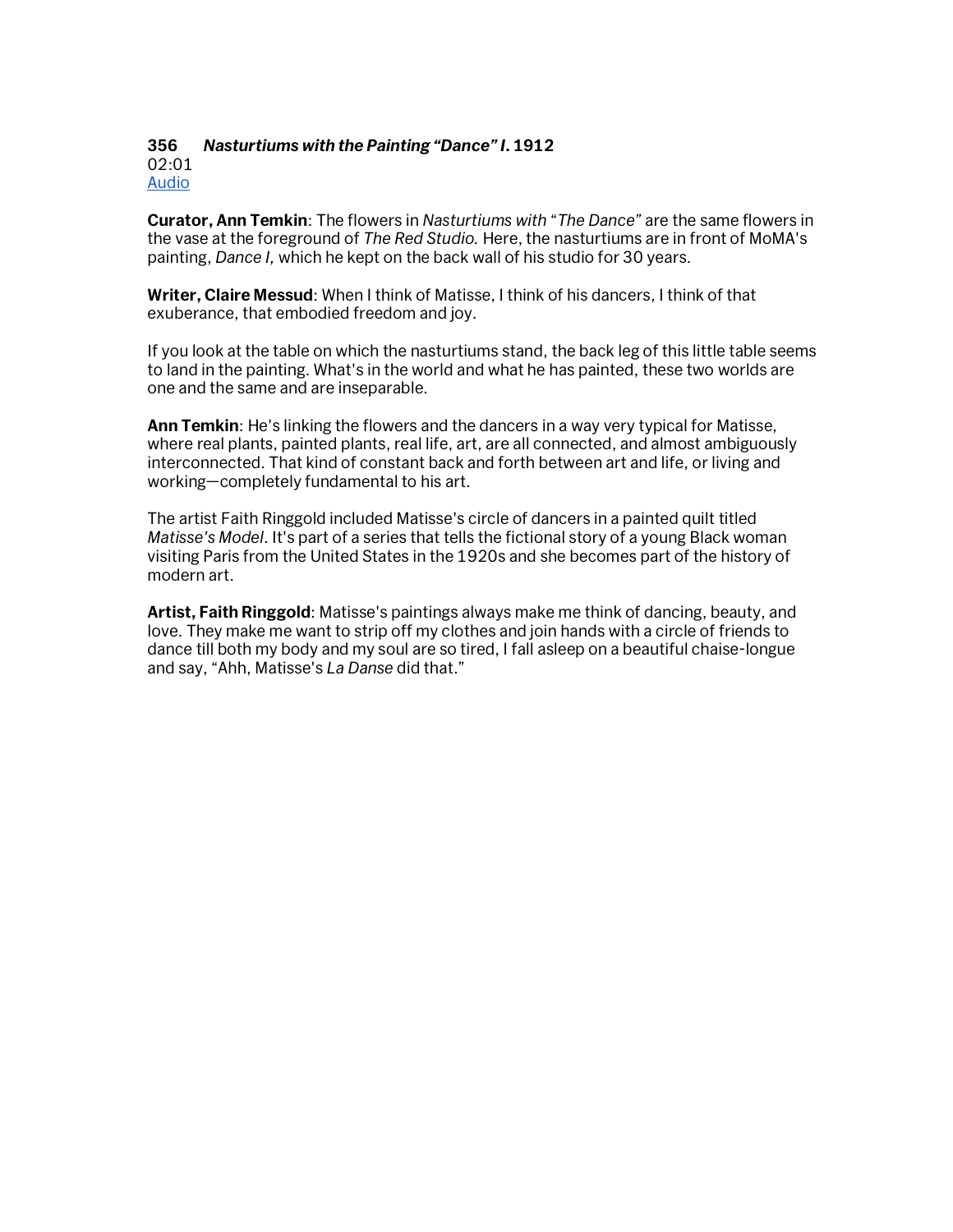#### **357** *Studio, Quai Saint-Michel***. 1916** 01:59 Audio

**Curator, Ann Temkin**: This painting was made during World War I, when he was using as a studio a cramped apartment near the Notre Dame Cathedral.

**Artist, Lisa Yuskavage**: The first thing that strikes me about this painting is the other worldly sense of light. The elegant use of changing from blue violet to red violet, down to yellow, back to blue violet through the window. It's just really beautiful. It's a very striking sense of iridescence.

**Writer, Siri Hustvedt**: That model is bored and angry. But she's also very human.

**Lisa Yuskavage:** Her body is not a solid, it is a void. It's painted this kind of thin, lemony yellow almost like the canvas itself. She's there because of what's around her. That black paint that comes up and hits her hip, that's what's creating her hip.

There's a big difference between trying to paint something realistically and making painted things. That's not a woman, that's a painted thing. And that's where the delight comes from in this painting—it's just the way in which he gives himself all of this liberty and then it all holds together. And we believe what we're seeing is a woman posing, but there's no woman there. It's all paint.

**Ann Temkin**: Matisse's work generally doesn't talk about politics and history. It's much more all about his own world, which is his studio. He's doing that here again. Yet, there is a wartime feeling to it for me. Whereas *The Red Studio* is almost like this imaginary paradise, this is a painting of constraint, a little colorless, which is a contradiction for Matisse.